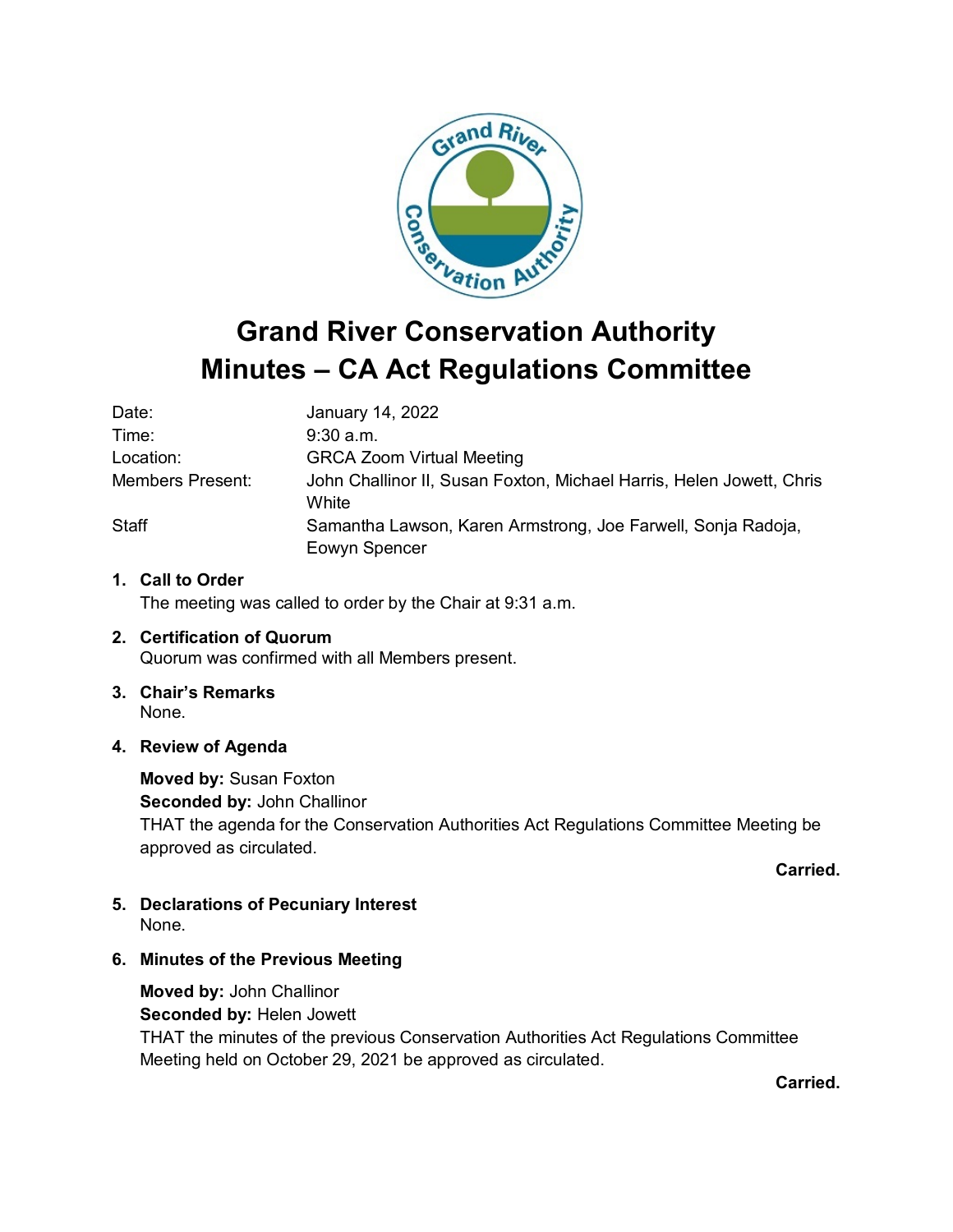# **7. Discussion Items:**

# **7.1. Board Report for January 28 Meeting – Verbal update**

S.Lawson provided a brief overview of the Board report that will accompany the draft Programs and Services Inventory, noting that the report will outline the process followed in determining the categorization of levy-funded and non-levy-funded programs, assumptions made throughout the process, and points of clarification regarding justification of program placement within the three categories as defined by the **Province** 

## **7.2. Programs and Services Inventory**

S.Radoja provided a detailed overview of the draft Programs and Services Inventory, which has been prepared as charts and listings of all GRCA programs and services. Each chart clearly identifies programs for each of the three categories of levy-funded, non-levy-funded, and Board-approved programs and services.

Each chart and category were reviewed, and S.Radoja provided financial details of where assumptions were made, and the justification for allocating funds and programs as presented in the draft listings. It was clarified that some assumptions were required, as the Province has yet to release the phase two regulatory changes, which may further impact how levy can be apportioned, and where it may be allocated on future budgets.

S.Lawson added information throughout the presentation, identifying areas where funding allocations may fluctuate, programs that may shift between categories based on discussions with watershed municipalities and respective agreements, and highlighting for the Committee that there may be categorizations that differ from what other Conservation Areas have determined to be mandatory and non-mandatory. S.Lawson clarified that any discrepancies are generally due to differing program options and the ability to allocate self –generated funds to programs.

The Committee thoroughly discussed program areas and services, and considered the determination for categorizing each item as presented in the draft listing. Discussion items included services that may comprise separate activities that could be considered in two or more categories, programs that will move into category three and options for financing the transition period while a sustainable source of funding is determined, overall impact of the new funding framework on the municipal levy, programs that appear underfunded, and other required deliverables under the regulation.

S.Radoja and S.Lawson responded to questions, and clarified the following items:

- In phase 2 of the regulatory changes, the Province will include legislation that speaks to levy apportionment and fee policies. Assumptions have been made for this draft listing, and it is expected that the phase 2 regulations will impact this draft. The listing will be finalized and submitted to the Province in February, but changes can still occur as a part of the regular reporting structure required within the regulations.
- Programs that look underfunded in this draft are due to the fluctuation in capital expenditures, and do not regularly depend on reserve funds for long-term funding. A note can be added to the listing to highlight the reasoning.
- Six key deliverables are required, and include operations plans and an asset management plan for natural hazard infrastructure, a conservation area strategy, an ice management plan, a watershed-based resource management plan, and a land inventory. These items will be undertaken and completed within the timelines provided in the legislation.